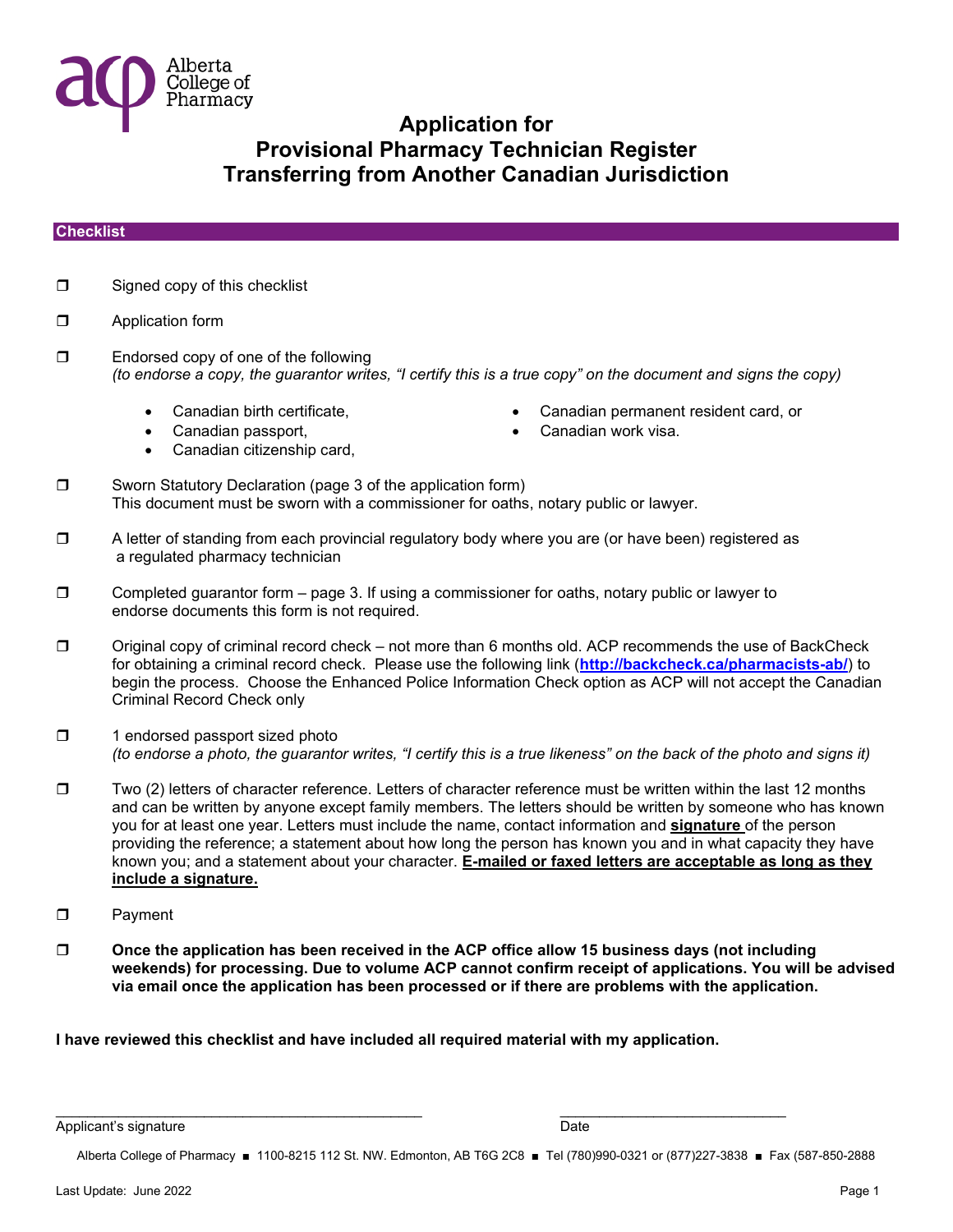

| <b>Personal Information</b>                                                                                                                                                                                                                                                                              |                          |                                   |                                         |                                                                                                                                                                                                                                |
|----------------------------------------------------------------------------------------------------------------------------------------------------------------------------------------------------------------------------------------------------------------------------------------------------------|--------------------------|-----------------------------------|-----------------------------------------|--------------------------------------------------------------------------------------------------------------------------------------------------------------------------------------------------------------------------------|
| First name                                                                                                                                                                                                                                                                                               | Middle name              |                                   | Surname                                 | Gender                                                                                                                                                                                                                         |
| Have you previously registered with ACP? Yes $\square$ No $\square$                                                                                                                                                                                                                                      |                          |                                   | If yes, provide ACP registration number |                                                                                                                                                                                                                                |
| Mailing<br>address:                                                                                                                                                                                                                                                                                      |                          |                                   | Phone:                                  | Area code Telephone #                                                                                                                                                                                                          |
| City / Town                                                                                                                                                                                                                                                                                              | Province                 | Postal code                       | Cell:                                   | Area code Telephone #                                                                                                                                                                                                          |
|                                                                                                                                                                                                                                                                                                          |                          |                                   |                                         | Email: Email: All and the state of the state of the state of the state of the state of the state of the state of the state of the state of the state of the state of the state of the state of the state of the state of the s |
| Date of birth (day/month/year)                                                                                                                                                                                                                                                                           | Place of birth (country) |                                   |                                         |                                                                                                                                                                                                                                |
| Registration - List all jurisdictions in which you are (or have been) registered as a regulated pharmacy technician<br><b>Jurisdiction</b>                                                                                                                                                               |                          | <b>Registration #</b>             |                                         | <b>Present Status</b>                                                                                                                                                                                                          |
|                                                                                                                                                                                                                                                                                                          |                          |                                   |                                         |                                                                                                                                                                                                                                |
| Education - pharmacy technician certificate or diploma                                                                                                                                                                                                                                                   |                          |                                   |                                         |                                                                                                                                                                                                                                |
|                                                                                                                                                                                                                                                                                                          |                          | School location: ________________ |                                         | Date of graduation: _______                                                                                                                                                                                                    |
| $\Box$ Did not attend a formal program – trained on the job.                                                                                                                                                                                                                                             |                          |                                   |                                         |                                                                                                                                                                                                                                |
| <b>Current Employment</b> – in Alberta only                                                                                                                                                                                                                                                              |                          |                                   |                                         |                                                                                                                                                                                                                                |
| Pharmacy or hospital name                                                                                                                                                                                                                                                                                |                          |                                   |                                         | License #                                                                                                                                                                                                                      |
| Address                                                                                                                                                                                                                                                                                                  |                          | City/Town                         |                                         | Postal code                                                                                                                                                                                                                    |
| <b>Disclosure of Personal Information</b>                                                                                                                                                                                                                                                                |                          |                                   |                                         |                                                                                                                                                                                                                                |
| ACP is responsible for maintaining and protecting the personal information you have provided. In some situations, legislation requires and/or authorizes<br>ACP to collect and use or disclose your personal information; other situations require your consent.                                         |                          |                                   |                                         |                                                                                                                                                                                                                                |
| ACP allows you to make your personal consent choices on your ACP registration profile page (Alinity - Advanced Simplicity (abpharmacy.ca). Please<br>log on and select your consent choices. If no selection is made, ACP will assume you consent to release your information for all approved purposes. |                          |                                   |                                         |                                                                                                                                                                                                                                |
| ACP's Privacy of Personal Information Policy can be viewed in full at <b>abpharmacy.ca</b>                                                                                                                                                                                                               |                          |                                   |                                         |                                                                                                                                                                                                                                |
|                                                                                                                                                                                                                                                                                                          |                          |                                   |                                         |                                                                                                                                                                                                                                |
| I declare that all the information on this application or any information supplied in support of this application is true to the best of my                                                                                                                                                              |                          |                                   |                                         |                                                                                                                                                                                                                                |

I declare that all the information on this application or any information supplied in support of this application is true to the best of my knowledge.

 $\frac{1}{2}$  ,  $\frac{1}{2}$  ,  $\frac{1}{2}$  ,  $\frac{1}{2}$  ,  $\frac{1}{2}$  ,  $\frac{1}{2}$  ,  $\frac{1}{2}$  ,  $\frac{1}{2}$  ,  $\frac{1}{2}$  ,  $\frac{1}{2}$  ,  $\frac{1}{2}$  ,  $\frac{1}{2}$  ,  $\frac{1}{2}$  ,  $\frac{1}{2}$  ,  $\frac{1}{2}$  ,  $\frac{1}{2}$  ,  $\frac{1}{2}$  ,  $\frac{1}{2}$  ,  $\frac{1$ Applicant's signature Date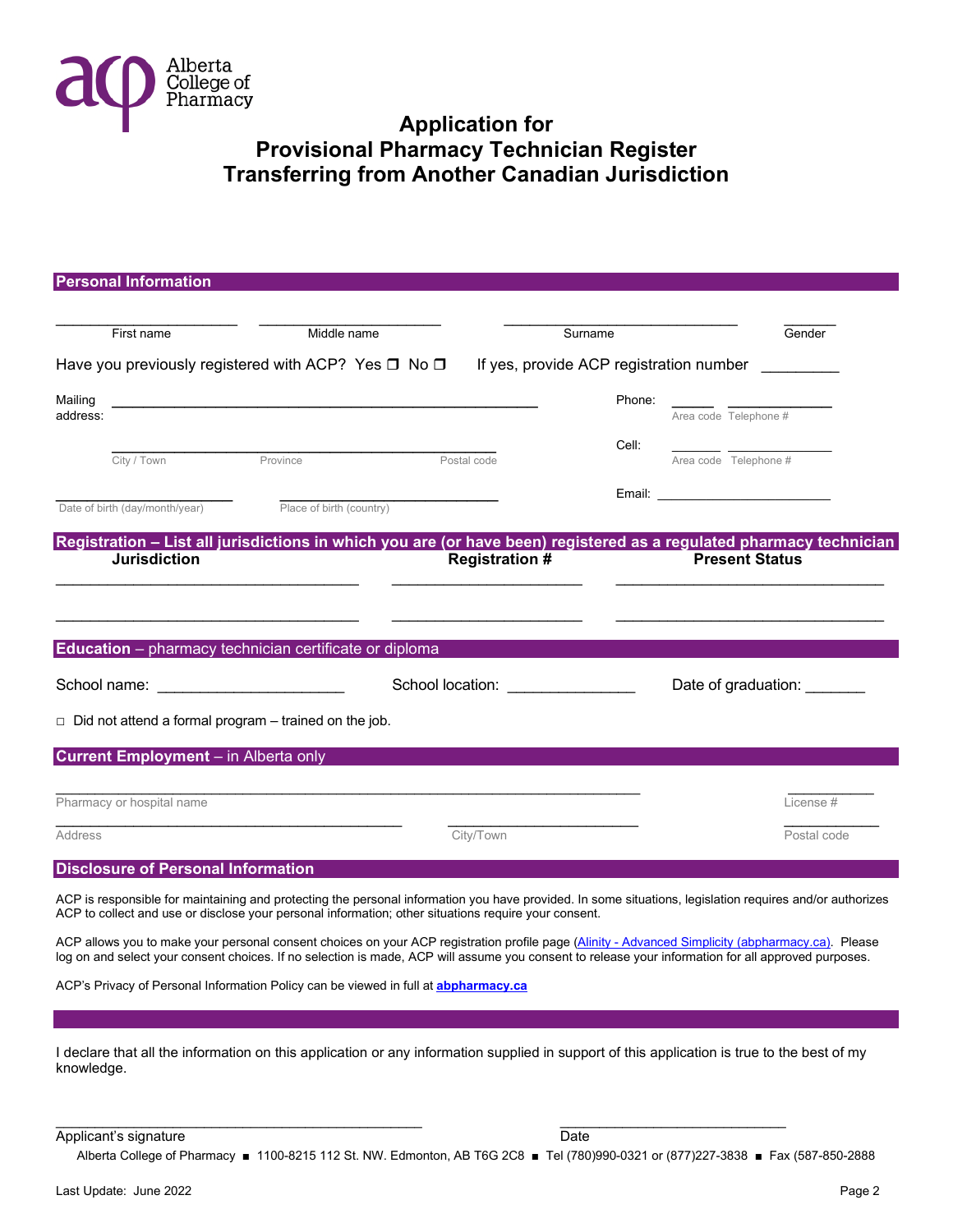

|                            | Statutory Declaration - Must be sworn in the presence of a commissioner for oaths, notary public or lawyer |
|----------------------------|------------------------------------------------------------------------------------------------------------|
| <b>CANADA</b>              |                                                                                                            |
| <b>PROVINCE OF ALBERTA</b> | ) In the matter of application for registration with the Alberta College of Pharmacy                       |
| TO WIT:                    |                                                                                                            |
|                            | a resident of the                                                                                          |
|                            |                                                                                                            |

city/town of \_\_\_\_\_\_\_\_\_\_\_\_\_\_\_\_\_\_\_\_\_\_\_\_\_\_\_\_, in the Province of

- do hereby declare that I: am the person referred to in the documents submitted in support of my application, and that these documents present a true and accurate account of my qualifications;
- have not been found guilty of an offence under any Act regulating the practice of pharmacy technicians or relating to the sale of drugs, or of any criminal offence;
- am not the subject of a current investigation or proceeding relating to an offence under any Act regulating the practice of pharmacy technicians or relating to the sale of drugs, or relating to any criminal offence;
- have not been the subject of a finding of professional misconduct, incompetence or incapacity in Alberta or any other jurisdiction in relation to pharmacy or any other health profession and am not the subject of any current professional misconduct, incompetence, or incapacity proceeding in Alberta or any other jurisdiction in relation to pharmacy or any other health profession;
- have not had a judgment in a civil action against me with respect to the practice of pharmacy or another regulated health profession in Alberta or any other jurisdiction.

I further declare that I shall provide the Registrar with the details of any of the following that relate to me and that occur or arise after my registration:

- a charge relating to an offence under any Act regulating the practice of pharmacy technicians or relating to the sale of drugs, or relating to any criminal offence;
- a finding of guilt in relation to an offence under any Act regulating the practice of pharmacy technicians or relating to the sale of drugs or in relation to any criminal offence;
- a finding of professional misconduct, incompetence or incapacity in any jurisdiction in relation to pharmacy or any other health profession;
- a proceeding for professional misconduct, incompetence or incapacity in any jurisdiction in relation to pharmacy or any other health profession;
- a judgment in a civil action against me with respect to the practice of pharmacy or another regulated health profession in Alberta or any other jurisdiction.

I acknowledge that I shall be deemed to have not satisfied the requirements for registration if I make a false or misleading statement or representation on my application.

I make this solemn declaration conscientiously believing it to be true and knowing that it is of the same force and effect as if made under oath and by virtue of the Canada Evidence Act.

| DECLARED before me at the<br>(insert "city" or "town") |                        |
|--------------------------------------------------------|------------------------|
| of<br>(name of city / town)                            |                        |
| in the Province of<br>this.                            | Signature of Declarant |
| day of<br>, A.D. 20                                    |                        |

A Commissioner for Oaths in and for the Province of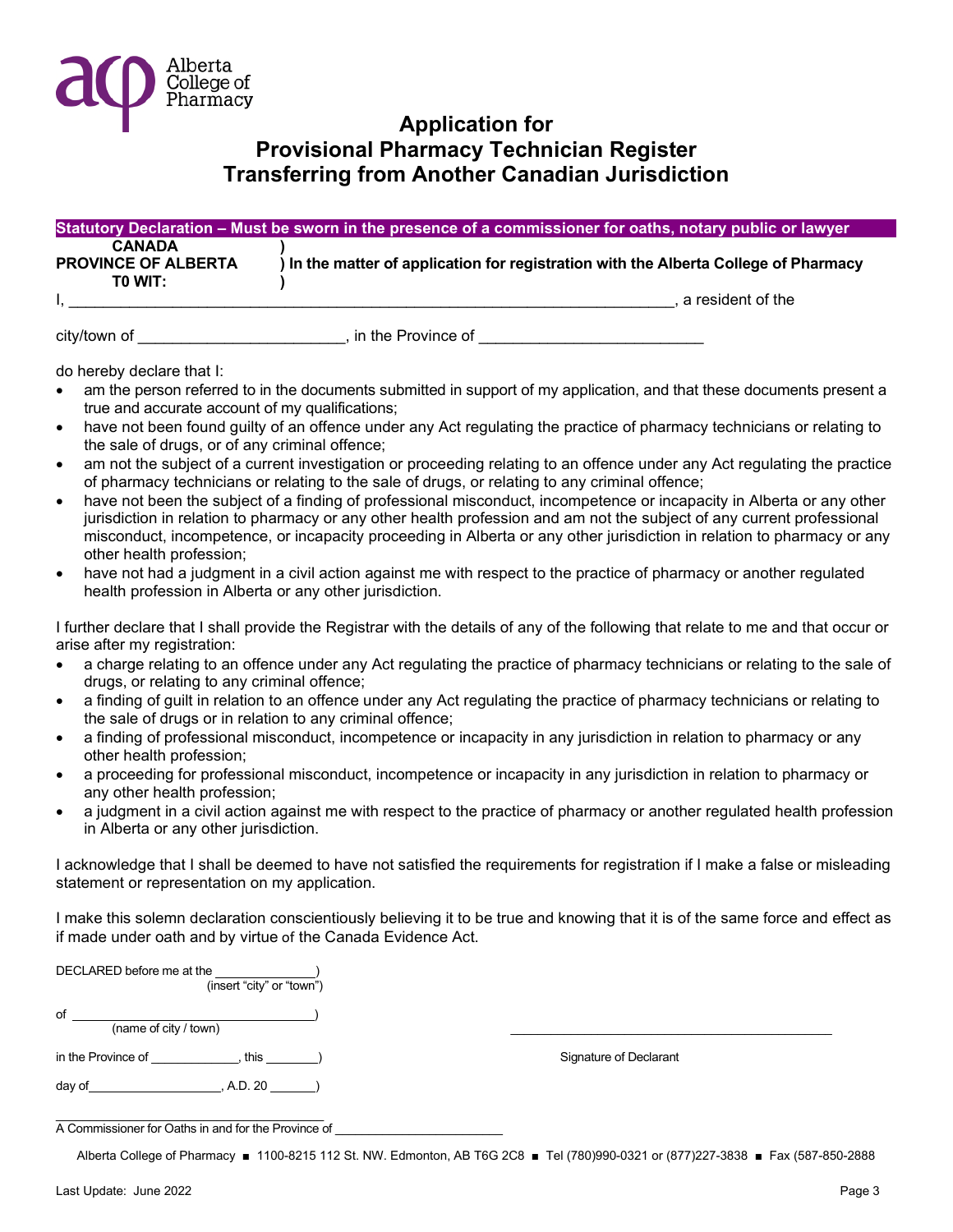

#### **Guarantor Information and Declaration**

#### **Duties of a guarantor**

Your guarantor must perform the following tasks **free of charge**:

- 1. Certify the information on your application form by completing and signing the *Declaration of Guarantor* portion of this form. Completed form must be submitted to ACP with the application package.
- 2. Write on the back of the photo, "I certify this to be a true likeness of (your name)" and sign and date.
- 3. Write on the back of any photocopies to be certified, "I certify this to be a true copy of the original document" and sign and date.

### **Eligible guarantors**

Your guarantor must

- 1. Be a Canadian citizen residing in Canada and must be accessible to the Alberta College of Pharmacy for verification. Relatives may act as guarantors if they are a Canadian citizen residing in Canada.
- 2. Have known you personally for at least **two years**.
- 3. Hold a current Canadian passport.

If you do not know an eligible guarantor, as outlined above, all documents must be signed by a commissioner for oaths, notary public or lawyer. If signed by a commissioner for oaths, notary public or lawyer this form is not required. All documents must bear appropriate seal or appropriate license/registration number of the commissioner for oaths, notary public or lawyer.

### **Declaration of Guarantor**

| Guarantor's surname (please print) | Given name(s)              |                            |  |
|------------------------------------|----------------------------|----------------------------|--|
| Occupation                         | <b>Cdn Passport Number</b> | Email address              |  |
| Business telephone number          | Home telephone number      | Cellular number (optional) |  |

#### **Declaration**

I declare that I am a Canadian citizen who holds a valid Canadian passport and, to the best of my knowledge and belief, all of the statements made in this application are true. I have known the applicant personally for at least two years and have certified on the back of the photo that the image is a true likeness of the applicant. If applicable, I have also certified on the photocopies of supplementary documentation that, to the best of my knowledge, the photocopy is a true likeness of the original.

Signature of guarantor **Signature of guarantic Community** Date Signed at (city and province)